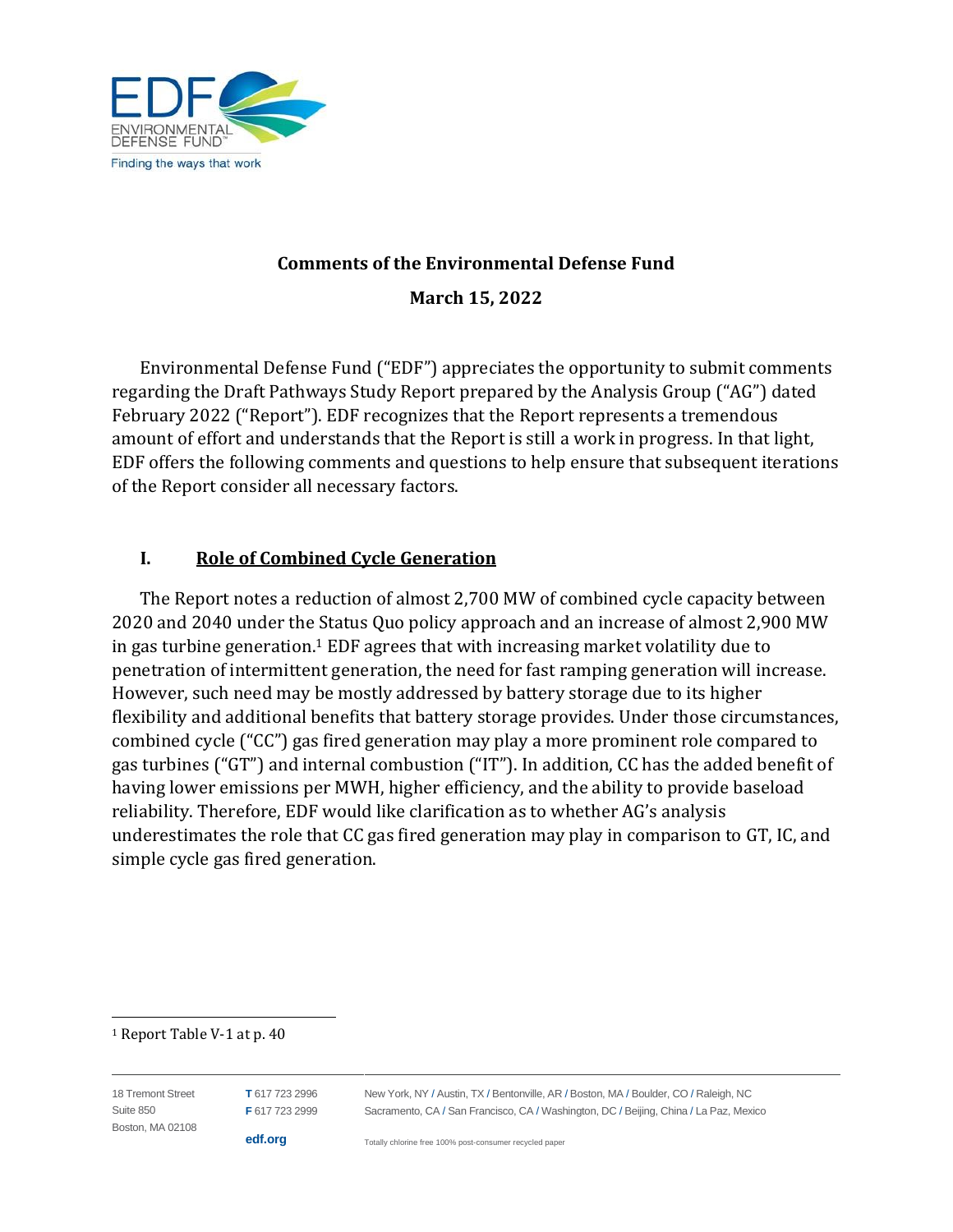### **II. Negative LMPs**

EDF requests additional clarification regarding the negative LMPs that are observed with the Status Quo, FCEM, and Hybrid scenarios. Specifically, please provide clarification as to whether the negative LMPs are attributable to overproduction and the economic congestion and resulting mismatch between load and generation. If so, it's possible that generators may disconnect from the grid rather than continue to generate at negative LMPs and make payments. This may especially be true with lower CEC payments in the future as renewables mature further and subsidy payments reduce overtime. Were such likelihoods considered and modeled as part of the scenarios with negative LMPs?

## **III. Transmission**

Transmission constraints are an important driver of cost of energy and LMPs. Though the study models place limits on key interfaces which captures congestion at a macro level along these key New England interfaces, it is EDF's understanding that copper plate modeling of transmission network does not consider more localized congestion which will drive up both congestion and curtailment. Higher congestion and curtailment results in higher social costs, one of the matrices that the Report evaluates. Arguably, this in turn will impact the results observed under various scenarios. For example, offshore wind (OSW) is very location specific and likely to be concentrated in terms of interconnection to the bulk transmission grid. All OSW interconnections to the ISO-NE transmission grid are likely to be concentrated along a narrow stretch of the onshore transmission network in closer proximity to the offshore lease areas. As a result, certain areas are likely to experience relatively high congestion and curtailment due to concentration of intermittent generation. Has this likelihood been factored into the scenarios in the Report? In addition, do costs associated with the transmission upgrades required to facilitate OSW interconnection align with costs cited in other recent OSW interconnection studies? 2

# **IV. Additional Questions**

In general, were gas pipeline or transportation cost considered as part of the analysis used in the Report?

The Report notes curtailment of OSW as being much lower than onshore wind which has the highest curtailment.<sup>3</sup> However, as modeled in the analysis<sup>4</sup> OSW capacity is

<sup>2</sup> For example, the System Impact Study for an OSW project in New Jersey, PJM queue position AE2- 251[\(https://www.pjm.com/pub/planning/project-queues/impact\\_studies/ae2251\\_imp.pdf](https://www.pjm.com/pub/planning/project-queues/impact_studies/ae2251_imp.pdf) at p.9 notes transmission grid upgrades costs as high as \$934.7 million for a 1,200 MW OSW project.